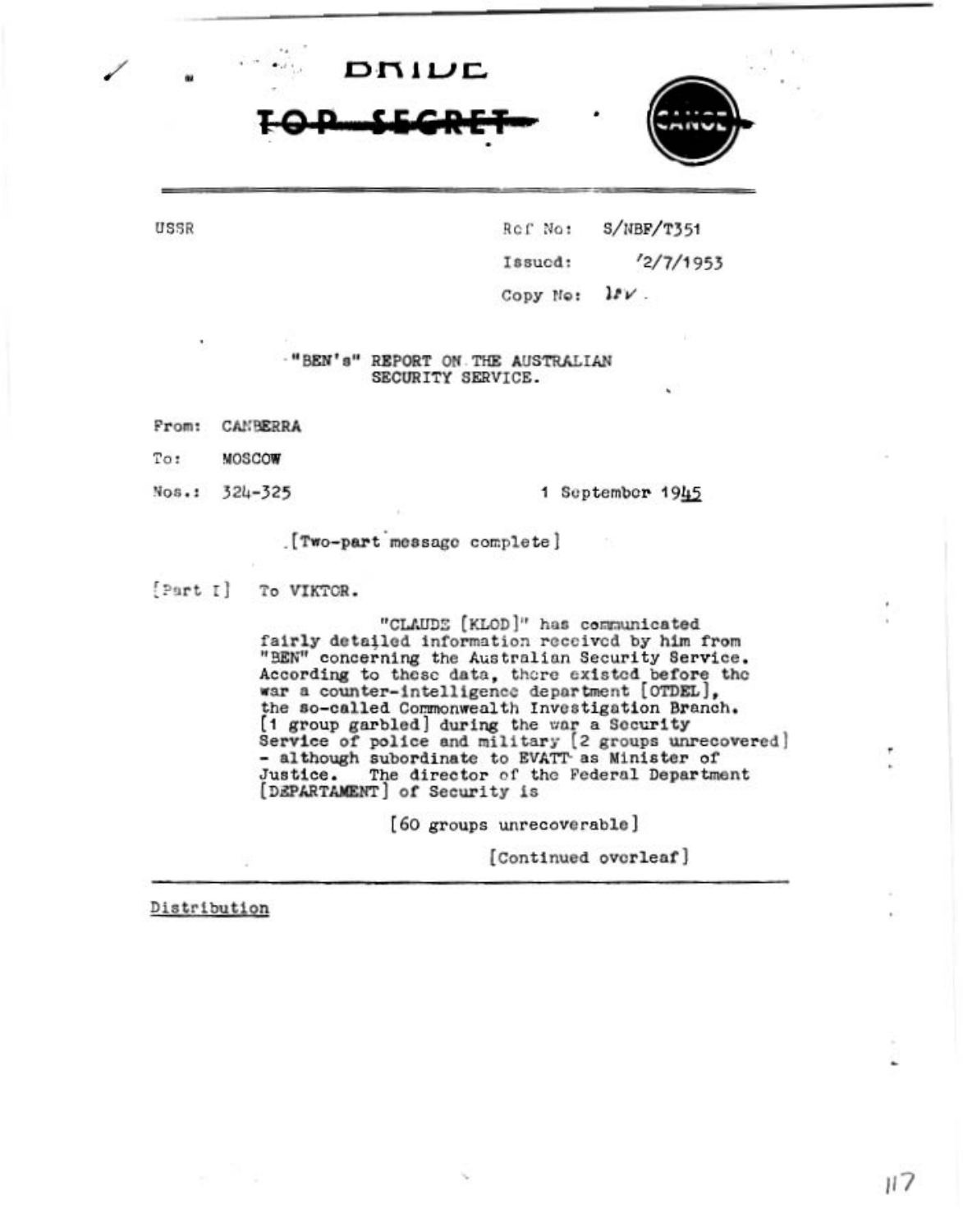# $S/NBF/T351$

 $\ldots$  $\ldots$  $\ldots$  $\ldots$  $\ldots$  $\ldots$ By reason of this subordination the police have very big rights and powers. **It** deals also with the investigation [RAZRABOTKA] of "the FRATERNAL [BRATSKAYa]"[1] and carries out counter-espionage work. It has qualified<br>permanent staff [KADROVYE] workers, a better disciplinary set up and secret

#### [9 groups unrecovered]

[C% work] with the Security Service while the police [4 groups unreco"ered] experience of the latter. The Federal Police is comparatively unimportant. Both the above-mentioned services have departments in each state. The departments are subdivided into a number of sections. Thus, for example, in the State of New South Walcs the Gocurity Service Department consists of the following sections:

- Investigation of the subversive activities 1. of various organisations.
- $2.$ Investigation of anti-state activities of Gerrans, [2 groups unrecovered] Indonesians.
- $\overline{3}$ . Chinese section.
- 4. Investigation of Italians, Greeks and people from the Balkans.
- п. [2 groups unrecovered] and Navy and [4 groups unrecovered]; the investigation of the diplomatic and consular corps is dealt with evidently by the Investigation Branch. Each [C% operational worker] has his own<br>agency [AGENTURA], about which no one knows except him. There are both paid and un-For the investigation of paid agents. organisations agencies are recruited within these organisations. Sometimes directors of sections carry out joint action on urgent questions of information.<br>According to "BEN's" account the Security<br>Service has no special [1 group unrecovered] surveillance but constant external surveillance. EVATT has a special worker in each State department whose job it is to carry out his special tasks. Thus in the State of New South Wales the Centre's deputy is Sorgeant WILKE. Soon after the end of the war in the Pacific SIMPSON'

[Continued overleaf]

 $[$  Part II]

 $S/$  $IBF/T351$ 

 $118$ 

 $.5.1$